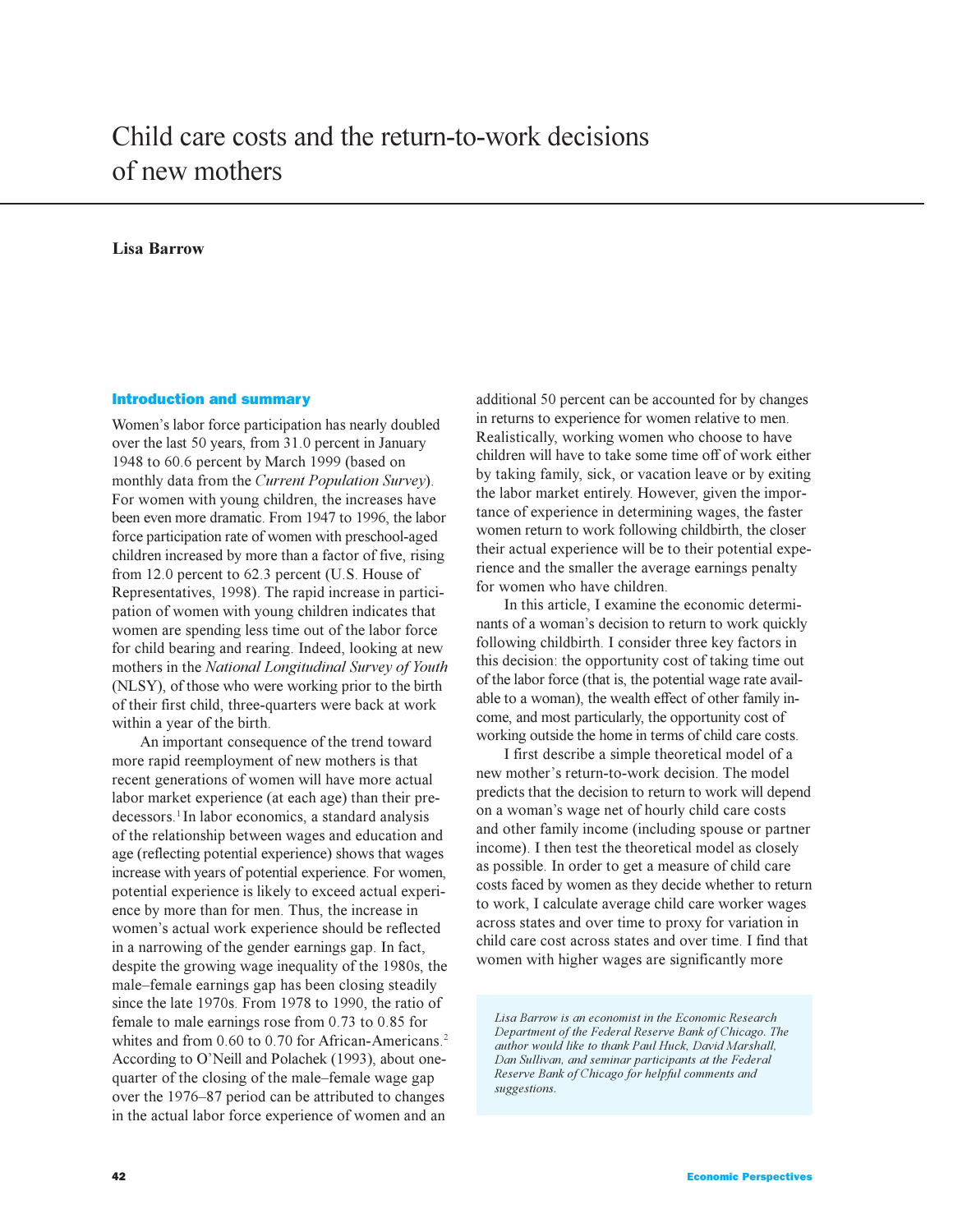likely to return to work, and women facing higher child care costs or having greater other family income are significantly less likely to return to work after first birth. I also find that older women, women with more education, and women whose adult female role model was working when they were teenagers are more likely to return to work.

Additional interest in women's labor force participation has been generated by the reforms to welfare programs that have a primary goal of getting recipients off of welfare and into the work force. Because the majority of welfare recipients are women with children, child care costs may have important effects on getting these women into the labor force. Therefore, I look for greater sensitivity to child care costs among women with less than a high school education who are not married or do not have a spouse present. I find no evidence that these women's labor force participation decisions are more sensitive to child care costs. Additionally, I find that for these women the decision to return to work is also no more sensitive to the

unemployment rate of their home county than for other women.

While this study was not designed to test alternative policies, several inferences may be drawn. First, the results suggest that delayed child bearing may have a greater impact on increasing labor force participation of women with young children than increases in wages or decreases in child care costs. Second, while access to reliable child care is likely to be a necessity for successfully moving mothers from welfare to the labor force, this research shows no

evidence that welfare recipients will be more responsive to changes in child care costs than other women. Finally, the increased probability of a woman working after childbirth associated with her female role model having worked suggests that we should expect to see continuing increases in the labor force participation rate of women, thus increasing the size of the labor force.

#### Previous research

Much of the previous literature on the labor supply behavior of women with young children has focused on the effect of child care costs.<sup>3</sup> Looking at Census Bureau estimates from the Survey of Income and Program Participation (SIPP) 1988 Panel, employed mothers spend an average of \$73.30 per week on child care,

while employed women with at least one child under age one spend an average of \$88.60 per week.<sup>4</sup> Since, on average, these women work about 36 hours per week, child care costs represent a \$2.00 to \$2.50 per hour "tax" on the work effort of mothers with young children.

Anderson and Levine (1998) provide a good overview of much of the empirical literature examining the relationship between child care and mothers employment decisions. They note that while many studies find the expected negative relationship between child care costs and women's labor force participation decisions, there is much variability among the estimates in how responsive women are to changes in child care costs.

My approach builds on several of the earlier studies using the relatively detailed information available in the NLSY. Although some of the earlier studies—Blau and Robins (1991), Leibowitz, Klerman, and Waite (1992), and Klerman and Leibowitz  $(1990)$ —use NLSY data as well, their data are less current and hence less representative of women at first birth. In addition, I use the subset of new mothers who were working in the period before their first birth in order to focus specifically on the return-towork decision $<sup>5</sup>$ </sup>

#### Women's labor force participation

As mentioned in the introduction, women's labor force participation rate has increased dramatically in the last 50 years. Labor force participation rates for women, men, and subgroups of women with children

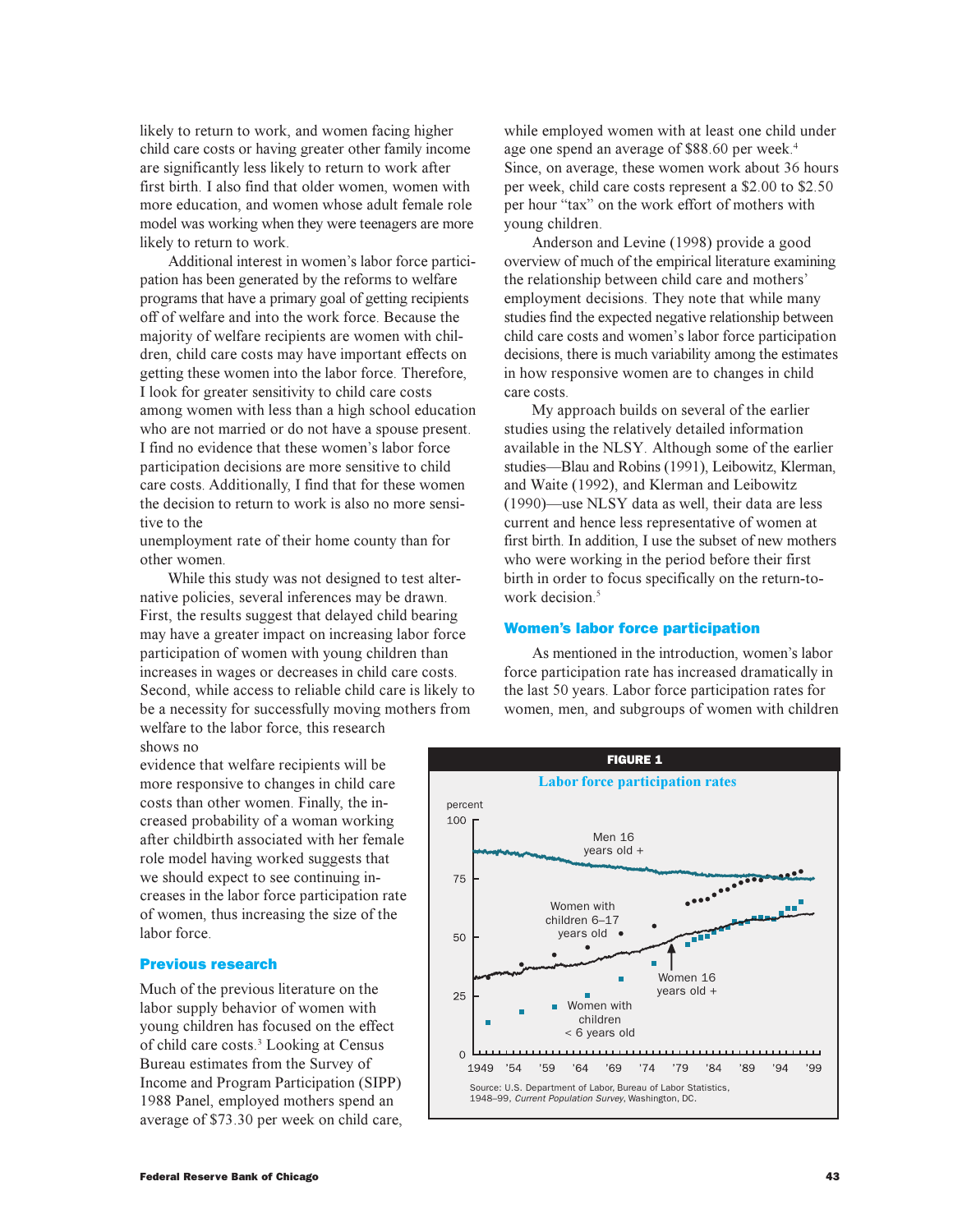are displayed in figure 1. The labor force participation rate for all women ages 16 and over has nearly doubled from 32 percent in 1948 to 60 percent in 1999. In comparison the labor force participation rate for men ages 16 and over decreased from 87 percent in 1948 to 75 percent in 1999. Over the same period, participation rates for women with preschool-aged children and women with school-aged children have increased even more dramatically. For women with children under six years old, labor force participation increased from 14 percent in 1950 to 65 percent in 1997. Similarly, women with children ages six to 17 increased labor force participation from 33 percent in 1950 to 78 percent in 1997.<sup>6</sup>

# Child care worker wages as a measure of child care costs

Because I cannot observe the actual price of child care faced by the women in my sample, I use average child care worker wages across states and over time as a proxy for child care costs. Child care worker wages are likely to be a major portion of the cost of providing child care. One would expect to see differences in the cost of child care across states due to differences in minimum wage levels and in the supply of low-wage labor, among other factors. Because these differences may change over time, I calculate measures of child care costs by state and year. Differences in child care costs across states could also arise because of differences in demand for child care. However, if states in which more women work have higher child care costs because there is more demand for child care, this will bias the estimates against finding the expected negative effect of child care cost on the probability a woman returns to work after first birth.

I calculate average hourly wages for child care workers by state and year for 1979 to 1993 from the National Bureau of Economic Research's Current *Population Survey* (CPS), Labor Extract, Annual Earnings File Extracts (National Bureau of Economic Research, 1979–93). The average is the weighted average of hourly earnings of all surveyed workers who report a three-digit occupation code for child care workers, private households, or for child care workers, except private households.<sup>7</sup> Hourly earnings are calculated as edited hourly earnings when paid hourly and edited or computed usual weekly earnings divided by edited usual weekly hours otherwise. Hourly earnings less than \$0.50 and above the 99th percentile in each year are dropped.<sup>8</sup>

Nationally, real average child care worker wages increased over the period 1979–93. Average child



care worker wages and average wages for all women are shown in figure 2. Wages for child care workers and average wages for all women both increased in real terms from 1979 to 1993. From figure 2, one can see that average child care worker wages were increasing faster than average wages for women, particularly over 1984–91. From 1979 to 1993, average women's wages increased by 9 percent, adjusted for inflation, while average child care worker wages rose by 22 percent.<sup>9</sup>

Table 1 lists average child care worker wages by state for 1979–93. As one might expect, states or districts that had state minimum wages above the federal minimum wage throughout the 1980s such as the District of Columbia, Alaska, and Connecticut have higher than average child care worker wages over the period. Hawaii, Massachusetts, Rhode Island, and California did not raise their state minimum wages above the federal minimum wage until 1988, but they, too, have above-average child care worker wages over the period. Likewise, it is not surprising to find that West Virginia, Indiana, Idaho, and North Dakota, where wages are relatively low, have below-average child care worker wages.

#### Model description

To model women's return-to-work decisions, I assume that each woman has a reservation wage, that is, a "threshold" wage at which she would be willing to go back to work.<sup>10</sup> The probability that a woman returns to work is the probability that her wage offer net of child care costs exceeds her reservation wage. Thus, higher child care costs and lower wage offers will decrease the probability that a woman will go back to work. In addition, assuming that increases in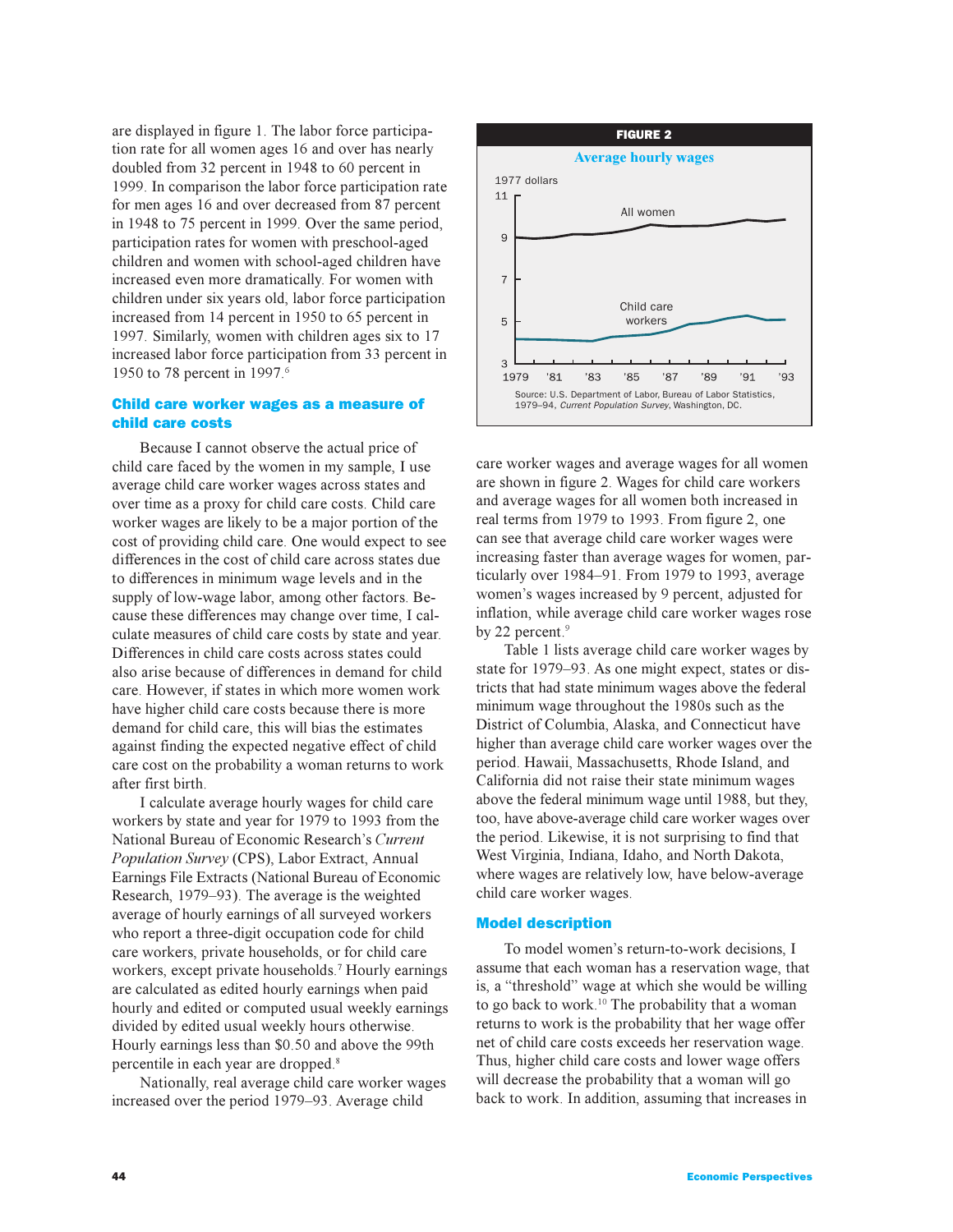#### TABLE 1

#### Average child care worker wages by state, 1979-93

| <b>State</b>         | Average<br>wage | <b>State</b>  | Average<br>wage |
|----------------------|-----------------|---------------|-----------------|
| District of Columbia | 6.45            | Mississippi   | 4.35            |
| Alaska               | 6.19            | Vermont       | 4.34            |
| Hawaii               | 5.82            | Kentucky      | 4.33            |
| New Jersey           | 5.79            | Minnesota     | 4.32            |
| <b>Massachusetts</b> | 5.44            | Arizona       | 4.28            |
| Rhode Island         | 5.42            | Tennessee     | 4.25            |
| Connecticut          | 5.38            | Alabama       | 4.22            |
| New York             | 5.37            | Missouri      | 4.20            |
| California           | 5.31            | Ohio          | 4.19            |
| Nevada               | 5.23            | Utah          | 4.13            |
| New Hampshire        | 4.98            | Arkansas      | 4.08            |
| Maryland             | 4.98            | Virginia      | 4.07            |
| Georgia              | 4.94            | Kansas        | 4.04            |
| Florida              | 4.94            | Michigan      | 3.99            |
| Texas                | 4.80            | Oregon        | 3.91            |
| Oklahoma             | 4.78            | South Dakota  | 3.91            |
| <b>Illinois</b>      | 4.64            | Maine         | 3.78            |
| Delaware             | 4.60            | Montana       | 3.72            |
| New Mexico           | 4.56            | Wisconsin     | 3.62            |
| Pennsylvania         | 4.54            | Nebraska      | 3.61            |
| Louisiana            | 4.53            | lowa          | 3.50            |
| Washington           | 4.46            | West Virginia | 3.48            |
| Wyoming              | 4.43            | Indiana       | 3.44            |
| Colorado             | 4.42            | Idaho         | 3.40            |
| South Carolina       | 4.39            | North Dakota  | 3.38            |
| North Carolina       | 4.35            | All states    | 4.58            |

Notes: Averages are reported in real 1997 dollars. Averages are the weighted average by state (or over all states) of hourly earnings of all surveyed workers in the 1979–93 NBER CPS Annual Earnings File Extracts who report a three-digit occupation code for child care workers, private household or for child care workers, except private households. Hourly earnings less than \$0.50 and above the 99th percentile for each year are excluded.

Source: Author's estimates from National Bureau of Economic Research, 1979–93, CPS Annual Earnings File Extracts.

income increase the number of hours of leisure a person wants to consume, higher other family income will also decrease the probability of returning to work.

My empirical strategy is to study the determinants of the return-to-work decision for new mothers who were working prior to the birth of their first child. I limit the sample to women giving birth to their first child for simplification of the return-to-work decision. This group is more uniform in the sense that all mothers face a first birth but not all will face a subsequent birth. Additionally, these women are all facing the decision to return to work with the need to hire child care for a child under age one only, not for

multiple children at various ages. Limiting the sample to women who worked in the year before birth defines a more homogenous group of women, since they all exhibit at least some attachment to the labor force prior to their first birth. This also allows me to use pre-birth wage information as a proxy for post-birth offered wages.

# Data and estimation

#### *NLSY data*

The original NLSY sample contains 5,842 women, excluding the military sample that was dropped in 1985.<sup>11</sup> In this study, I primarily use the 1994 NLSY child file, which provides detailed information on the children of the original NLSY sample women, including some relevant information on their mothers. In addition, I use the 1993 NLSY youth file to get geographic and family income information for the mothers. According to the 1994 child file, there are 3,468 women whose first child was born between 1979 and 1994 and resided in the mother's household the first year of birth.<sup>12</sup> Characteristics of these women are reported in the first column of table  $2^{13}$ 

The NLSY reports the number of weeks before and after birth that a woman left and resumed employment. The women of the NLSY have high employment rates before giving birth; 76 percent of all mothers were working within 51 weeks prior to their first child's birth. Although the participation rate is high relative to the overall participation rate for women, this reflects in part the relatively young

age of the NLSY women and, more generally, the age of women at the time of their first birth. The national rates are calculated for women ages 16 years and over, while the average age at first birth for NLSY women is 23 years. Nationally, the labor force participation rate for women in their early twenties is around 73 percent. $14$ 

Means and standard deviations for characteristics of the regression sample are presented in column 2 of table 2. The sample is limited to women who were working before the birth of their first child and women with complete data on variables used in the regression analysis. The women who were working prior to giving birth tend to have higher other family income and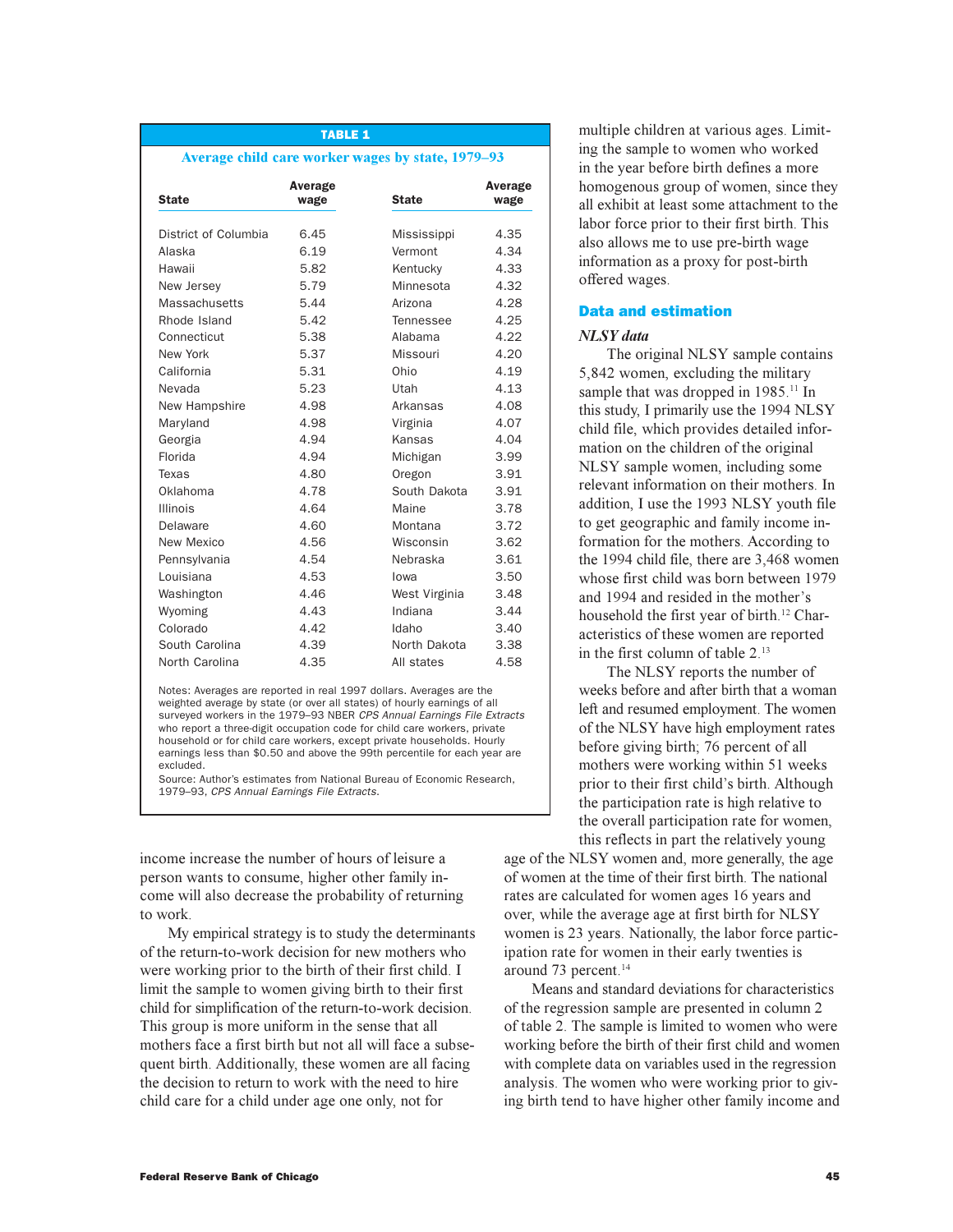are older (24 versus 21 years old) and better educated (12.9 versus 11.2 years of education).

As shown by the variable in row 2 of table 2, 76 percent of the mothers who were working returned to work within 51 weeks following their child's birth. A more detailed picture of the process is provided in figure 3, which shows the fraction of the sample from column 2 of table 2 who were working in each week before and after childbirth. Expectant mothers gradually withdraw from employment in the months before their delivery and then gradually return.<sup>15</sup> The pattern for the full sample of NLSY women

in column 1 of table 2 is very similar to that of the regression sample.

In addition to the standard variables included in a labor force participation equation—wages, unemployment rates, age, education, and race—I include an indicator for the mother having had a working female role model when she was 14 and one for the presence of a woman's parent, step-parent, or grandparent in the household around the birth year. The role model variable is intended to help capture a woman's attitude about being a working mother. Although a woman may have different feelings about

| <b>TABLE 2</b>                                                                         |                                    |                             |                     |                     |          |  |
|----------------------------------------------------------------------------------------|------------------------------------|-----------------------------|---------------------|---------------------|----------|--|
| <b>Mean characteristics for returners and non-returners</b>                            |                                    |                             |                     |                     |          |  |
| <b>Description</b>                                                                     | <b>Full sample</b>                 | <b>Regression</b><br>sample | <b>Return: Yes</b>  | <b>Return: No</b>   | t-value  |  |
| Worked within 51 weeks<br>before first birth                                           | 0.765<br>[0.424]                   | $\mathbf{1}$<br>[0]         | $\mathbf{1}$<br>[0] | $\mathbf 1$<br>[0]  |          |  |
| Working within 51 weeks<br>after first birth                                           | 0.616<br>[0.486]                   | 0.762<br>[0.426]            | $\mathbf{1}$<br>[0] | $\Omega$<br>[0]     |          |  |
| State average wage<br>for child care workers                                           | 4.506<br>[0.858]<br>$N = 3,302$    | 4.559<br>[0.890]            | 4.560<br>[0.897]    | 4.555<br>[0.869]    | 0.1      |  |
| Hourly wage fourth quarter<br>before birth                                             | 9.274<br>[5.040]<br>$N = 2,237$    | 9.221<br>[4.954]            | 9.666<br>[5.177]    | 7.797<br>[3.836]    | $8.4***$ |  |
| Spouse or partner present                                                              | 0.781<br>[0.414]                   | 0.820<br>[0.384]            | 0.839<br>[0.368]    | 0.760<br>[0.428]    | $3.6***$ |  |
| Spouse or partner income                                                               | 19,430<br>[32, 625]<br>$N = 3,207$ | 23,840<br>[35, 558]         | 23,970<br>[32, 623] | 23,422<br>[43, 677] | 0.3      |  |
| Mother's age in years<br>at child's birth                                              | 23.234<br>[4.201]                  | 24.190<br>[3.990]           | 24.512<br>[3.918]   | 23.159<br>[4.047]   | $6.4***$ |  |
| Mother's education in years<br>by birth year                                           | 12.416<br>[2.293]<br>$N = 3,466$   | 12.942<br>[2.129]           | 13.143<br>[2.118]   | 12.298<br>[2.038]   | $7.7***$ |  |
| Adult female role model<br>worked when mother was 14                                   | 0.524<br>[0.499]                   | 0.537<br>[0.499]            | 0.552<br>[0.497]    | 0.491<br>[0.500]    | $2.3***$ |  |
| Parent, step-parent, or<br>grandparent of mother resides<br>in household in birth year | 0.300<br>[0.458]<br>$N = 3,395$    | 0.245<br>[0.430]            | 0.223<br>[0.417]    | 0.313<br>[0.464]    | $3.7***$ |  |
| African-American                                                                       | 0.228<br>[0.420]                   | 0.194<br>[0.395]            | 0.195<br>[0.397]    | 0.189<br>[0.392]    | 0.3      |  |
| County unemployment rate<br>in year following birth                                    | 8.066<br>[3.327]<br>$N = 3,159$    | 7.793<br>[3.288]            | 7.620<br>[3.166]    | 8.343<br>[3.598]    | $3.9***$ |  |
| Observations                                                                           | 3.468                              | 1,956                       | 1.490               | 466                 |          |  |

Notes: All means are unweighted. The number of observations, N, is noted where different from the base sample size. Wages and income are in real 1997 dollars. Standard deviations are in brackets. \*\*\*Indicates statistically different from 0 at the 1 percent significance level; and \*\* indicates statistically different from 0 at the 5 percent significance level.

Source: Author's calculations using data from the Center for Human Resource Research, 1993 and 1994, National Longitudinal Survey of Youth, Columbus, OH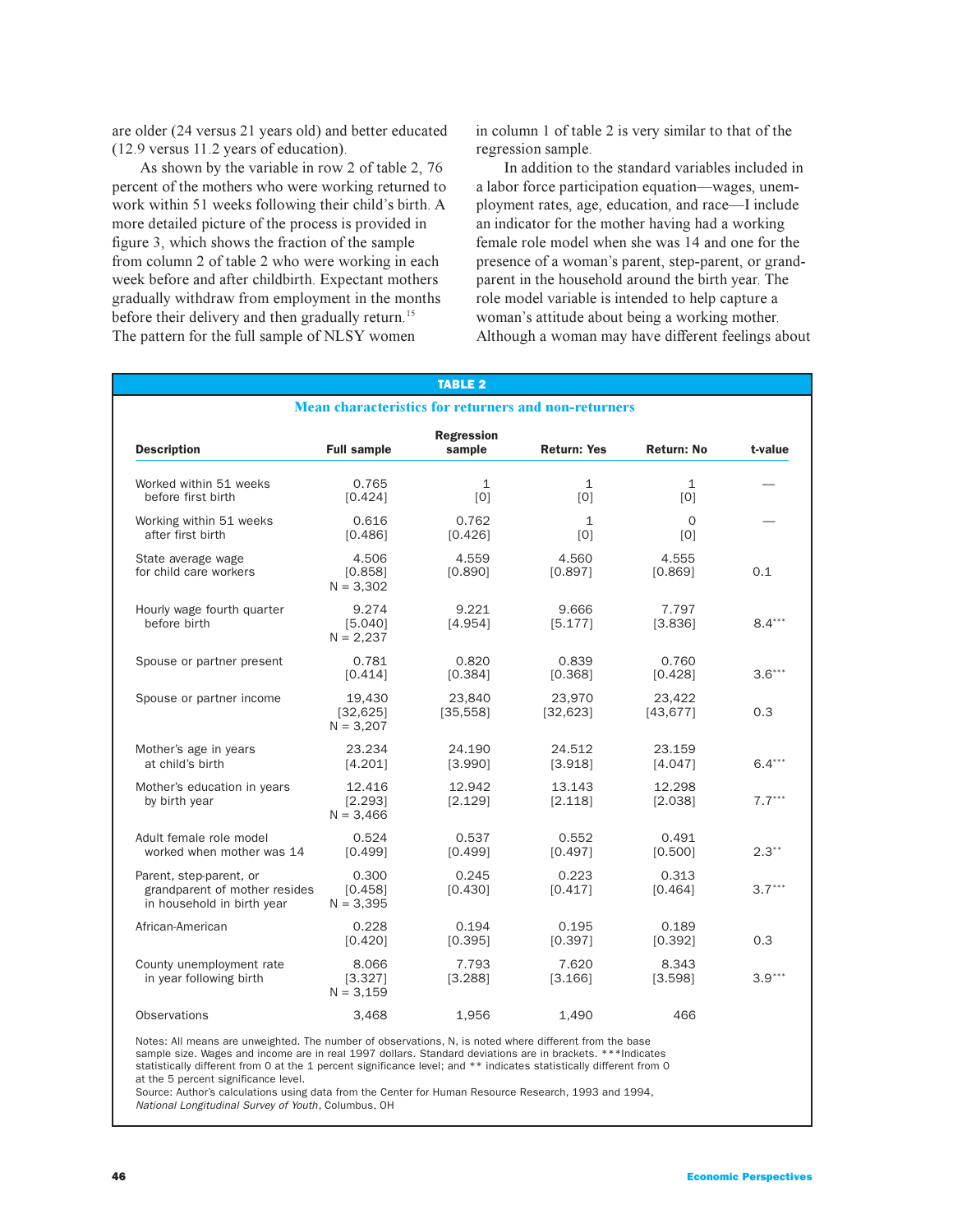working when she has young children versus when her children are teenagers, this is the only information available on whether a woman lived in a household with a working female role model. The "grandparent" indicator is included to reflect a woman having greater access to low-cost child care. As shown in rows 9 and 10 of table 2, 52 percent of the NLSY women's role models worked when they were 14, and 30 percent of the overall sample of new mothers lived with their own parent, step-parent, or grandparent.

Columns 3 and 4 of table 2 show the characteristics of women in the regression sample who were and were not back at work within a year of childbirth. A simple comparison across the columns suggests that women with higher wages, those with a spouse or partner, older women, those with more education, and those whose mother worked are more likely to return to work quickly. Column 5 presents absolute

t-values for the hypothesis that the means in column 3 equal the means in column 4. As predicted by the model, women who return to work have higher wages on average; however, differences in average child care costs and in average other family income for returners and non-returners are not statistically significant. The differences in age, education, working female role model, and unemployment rates are statistically significant. Women who return to work are older, more educated, more likely to have had a working role model, less likely to live with a parent or grandparent, and are living in counties with lower average unemployment rates.

The employment pattern illustrated by figure 3 suggests estimating a more "dynamic" model of weeks to return to work following birth such as a *tobit* or *hazard* model. The results from estimating a tobit model of weeks to return to work censored at 52 weeks, although not reported in this article, are consistent with the *probit* estimates discussed below. Women with higher wages and more education return to work more quickly following birth, and women facing higher child care costs and having higher other family income delay their return to work longer after birth. This should not be surprising, however, since none of the variables vary over the weeks following birth.

# *Probit estimation of the probability a woman returns to work following first birth*

As discussed above, I assume each woman has a reservation wage at which she is willing to go back



to work. As modeled, the offered wage and child care costs affect the net wage and thus the probability that the net offered wage exceeds the reservation wage, while some of the other characteristics are expected to affect a woman's reservation wage. The *probit* model estimates the probability of returning to work as a function of offered wage, child care costs, other family income, and demographic and labor market characteristics. The estimation equation is as follows:

1) *Pr*[*working* 1 *year after birth*] =  $\beta_0 + \beta_1$ *wage* +  $β<sub>2</sub>C + Zβ<sub>3</sub> + β<sub>4</sub>UR - ε,$ 

where *wage* is the wage in the fourth quarter before birth,<sup>16</sup>  $C$  is the child care cost variable,  $Z$  is a matrix including age, education, other family income, and indicator variables for having a spouse or partner, having a working female role model, being African-American, and having one of the child's grandparents in the household, and *UR* is the county unemployment rate in the year following the birth year.

First, I estimate the model specified in equation 1. These results are presented in table 3. I report the change in probability of returning to work within one year of birth associated with a change in each independent variable.<sup>17</sup> For example, increasing the average child care worker wage by \$1 decreases the probability that the average woman will return to work within one year of her child's birth by 0.038, from 0.778 to  $0.740$ .<sup>18</sup> Thus, as predicted by the simple utility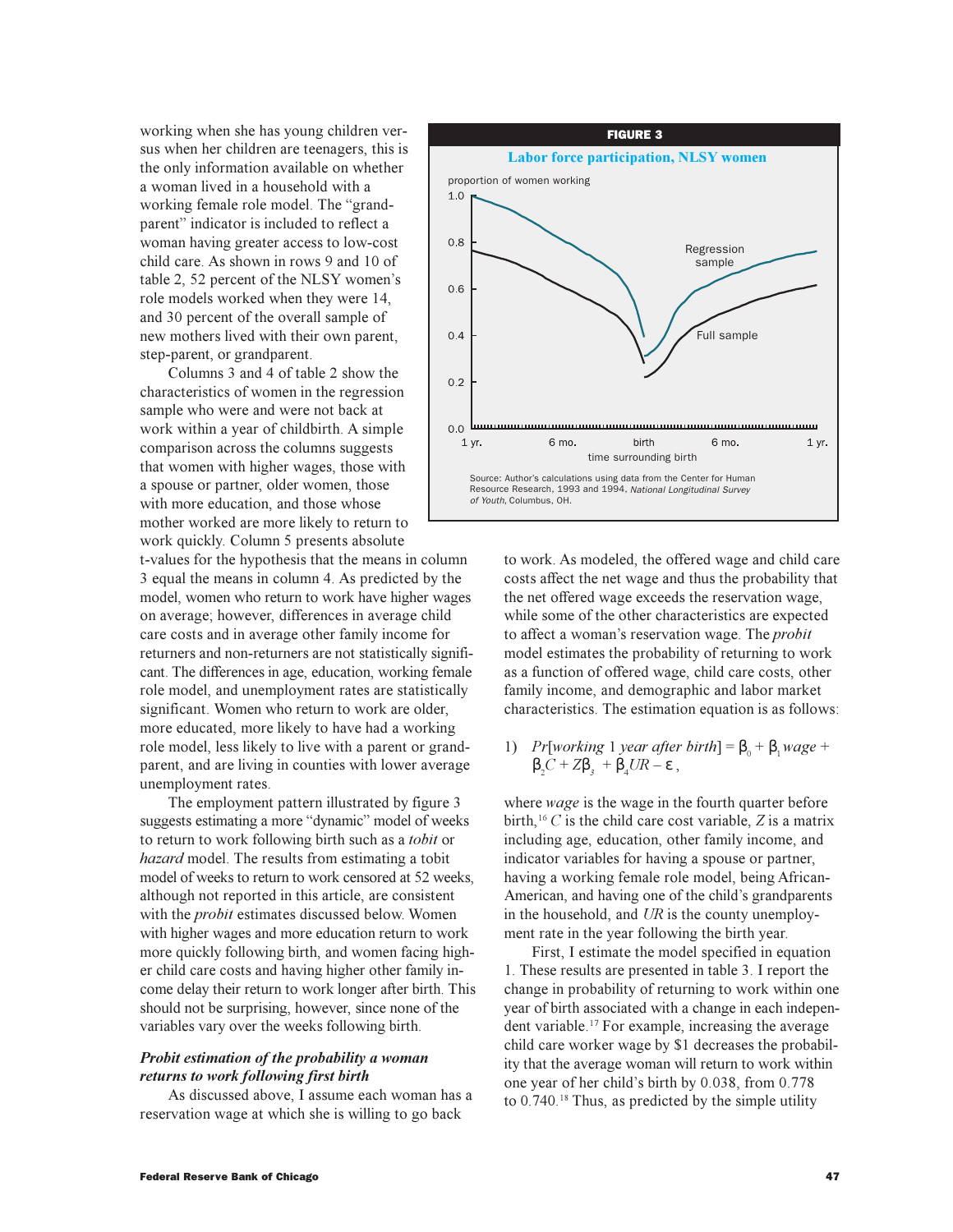#### TABLE 3

#### Probit estimates of labor force participation model

| Independent variable                          | <b>Associated change</b><br>in probability of returning<br>to work within 1 year |
|-----------------------------------------------|----------------------------------------------------------------------------------|
| Child care worker wage                        | $-0.038***$<br>(0.012)                                                           |
| Pre-birth wage                                | $0.017***$<br>(0.003)                                                            |
| Spouse or partner income<br>divided by 10,000 | $-0.012***$<br>(0.003)                                                           |
| Indicator for spouse or partner               | $0.089***$<br>(0.035)                                                            |
| Mother's age in birth year                    | $0.007**$<br>(0.003)                                                             |
| Mother's education at birth year              | $0.017***$<br>(0.006)                                                            |
| Role model work                               | $0.041**$<br>(0.019)                                                             |
| Grandparent                                   | 0.001<br>(0.027)                                                                 |
| African-American                              | $0.049*$<br>(0.026)                                                              |
| Unemployment rate in year<br>following birth  | $-0.007**$<br>(0.003)                                                            |

Note: The dependent variable is an indicator for returning to work within one year of giving birth to the first child. The probability of returning to work predicted at the mean characteristics of the women in the sample is 0.778. The reported estimate is the change in probability of returning to work associated with a one unit change in a given variable, evaluated at the mean of the characteristics. For example, a \$1 increase in the average child care worker wage is associated with a 0.038 decrease in the probability a woman returns to work, a decrease from 0.778 to 0.740. There are 1,956 observations. Standard errors are in parentheses. \*\*\*Indicates statistically different from 0 at the 1 percent significance level; \*\*statistically different from 0 at the 5 percent significance level; and \* statistically different from 0 at the 10 percent significance level.

maximizing model described above, women who live in states with higher child care costs, proxied by child care worker wages, are significantly less likely to return to work within one year of giving birth to their first child. In addition, lower wage women are less likely to return to work within one year of giving birth, as are women with higher partner or spouse income, controlling for the presence of a spouse or partner.<sup>19</sup> Older women, women with more education, and those who had a working female role model are all more likely to return to work after giving birth.

The theoretical model predicts that offered wage and hourly child care price should have coefficients equal in magnitude and opposite in sign. In comparing the wage and cost coefficients, the wage is measured

in pretax dollars while child care expenditures are in after-tax dollars. In addition, the child care cost measure is the hourly child care worker wage rather than the hourly price. Given the Census Bureau estimates from the SIPP cited above, one would expect hourly child care costs to be at most 54 percent of average child care worker wages.<sup>20</sup> Assuming that the hourly cost of child care equals 54 percent of average child care worker wages, the tax rate would have to be in excess of 75 percent to generate the observed change in probability associated with a \$1 change in the offered wage. This result can be partially reconciled if other costs of working are correlated with child care costs. If other costs of working are positively correlated with child care costs, then the effect of child care costs on the probability of returning to work is overstated.

Spouse/partner income affects women's probability of returning to work as predicted by the model: The higher a woman's spouse/partner income, the less likely she is to return to work. If other income is allowed to enter separately for women with spouses and women with partners, the decrease in probability associated with a \$10,000 increase in spouse income is 0.011 with a standard error of 0.003; that is, the probability a woman will return to work falls from 0.778 to 0.767. Similarly, a \$10,000 increase in partner income is associated with a decrease in the probability of returning to work from 0.778 to 0.752. Finally, 66 women with spouses or partners have other income calculated to be \$0. When

these observations are excluded, average child care worker wages becomes slightly more important. The change in probability associated with a \$1 change in child care worker wages falls to  $-0.040$  with a standard error equal to 0.012; that is, a decrease in probability from 0.778 to 0.738 is associated with a \$1 increase in the average child care worker wage. The changes associated with other income, the spouse/partner indicator, age, female role model, the grandparent indicator, and African-American increase in magnitude, and the education coefficient decreases slightly.

The results presented in table 4 explore the possibility that women who are most like welfare recipients may differ from other women in their sensitivity to child care costs as well as to other economic variables,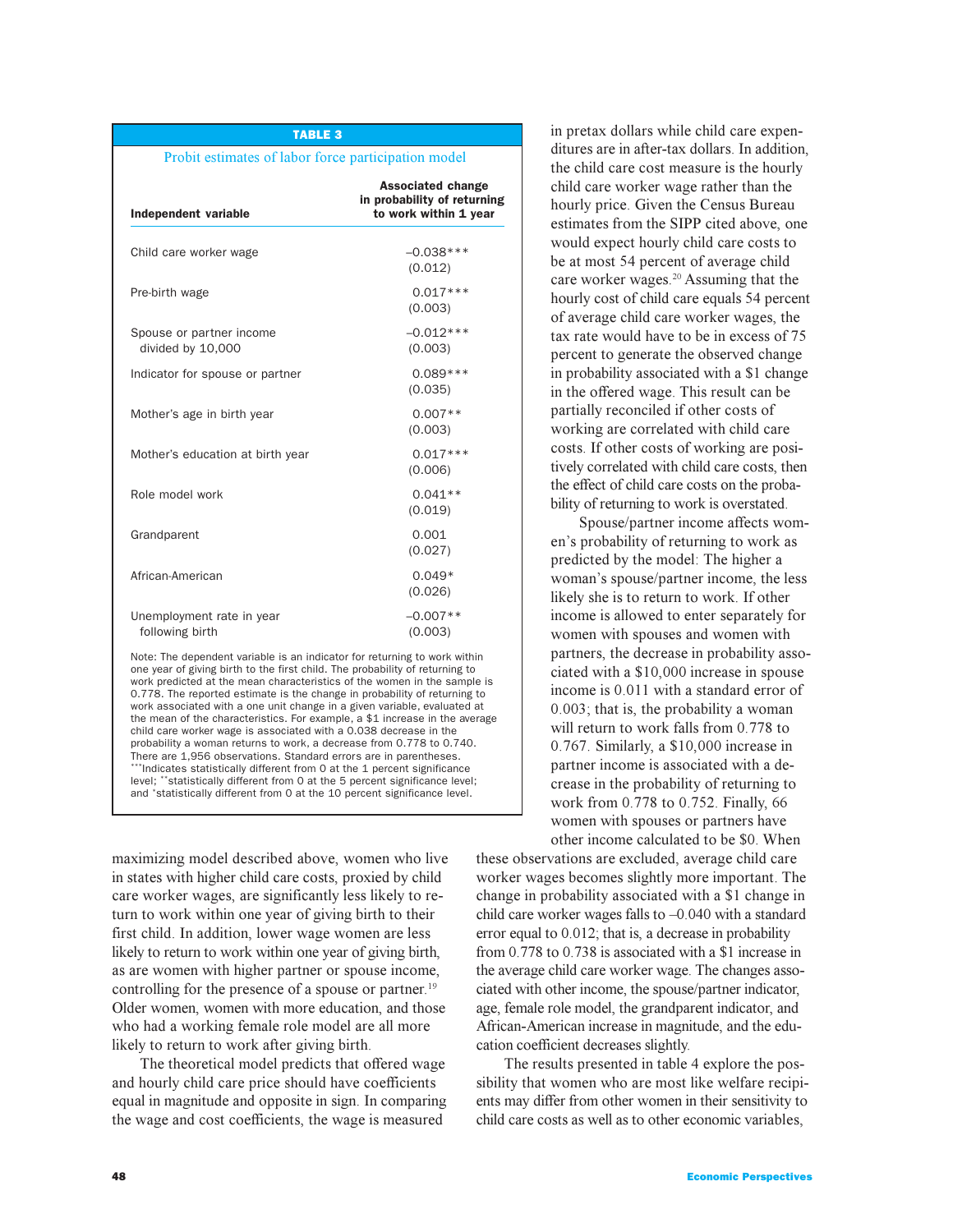in particular, the unemployment rate. I try two measures for similarity to welfare recipients: education less than 12 years at child's birth and the combination of both being unmarried and having fewer than 12 years of education at child's birth. Columns 1 and 2 of table 4 list probit estimates using the education indicator only, while columns 3 and 4 use the joint indicator of education and marital status. Columns 1 and 3 present the results allowing for differing sensitivity to child care costs. In both specifications there is little evidence that either less educated women or less educated women without a spouse present are any more sensitive to child care costs than all women in the sample. While the estimated change in probability of returning to work associated with a \$1 change in hourly child care costs for the women most like welfare recipients is smaller than for all other women, the difference is not statistically significant at conventional levels. Similarly, their probability of returning to work is not significantly more responsive to higher unemployment rates as shown in columns 2 and 4.

The calculated child care cost, wage, and family income elasticities of employment provide one way

to compare the results of this study to others.<sup>21</sup> The elasticity is the percent change in probability associated with a 1 percent change in a given variable. The specification of table 3 implies a child care cost elasticity of  $-0.23$ . In other words, a 1 percent increase in child care cost is associated with a 0.23 percent decrease in the probability of returning to work.<sup>22</sup> This estimate is similar to the average price elasticity of employment of  $-0.20$  estimated by Connelly (1992a), but somewhat smaller than estimates from many other studies. Blau and Robins (1988) calculate a price elasticity of employment of  $-0.38$  over a range of child care costs, Kimmel (1993) calculates an elasticity of  $-0.31$  for married women using her preferred child care cost measure, and Powell (1997) calculates an elasticity of  $-0.38$  for married women using predicted cost of child care. The elasticities calculated by Anderson and Levine (1998) for women with children under six years are also much larger, between  $-0.46$  and  $-0.59$ . Ribar (1995) calculates a much smaller elasticity of  $-0.09$ , while that of Ribar (1992) is much higher at  $-0.74$ . The wage elasticity of labor force participation is much smaller, at 0.21,

| <b>TABLE 4</b>                                                                          |                        |                     |                  |                                         |  |  |  |
|-----------------------------------------------------------------------------------------|------------------------|---------------------|------------------|-----------------------------------------|--|--|--|
| Probit estimates of labor force participation model,<br>by education and marital status |                        |                     |                  |                                         |  |  |  |
|                                                                                         | No high school diploma |                     |                  | No spouse and no high<br>school diploma |  |  |  |
| Indicator                                                                               | $-0.194$               | $-0.073$            | $-0.203$         | $-0.060$                                |  |  |  |
|                                                                                         | (0.167)                | (0.078)             | (0.219)          | (0.112)                                 |  |  |  |
| Child care worker wage                                                                  | $-0.040***$            | $-0.036***$         | $-0.036***$      | $-0.036***$                             |  |  |  |
|                                                                                         | (0.013)                | (0.012)             | (0.013)          | (0.012)                                 |  |  |  |
| Child care worker wage<br>interacted with Indicator                                     | 0.021<br>(0.030)       |                     | 0.010<br>(0.036) |                                         |  |  |  |
| Unemployment rate in year                                                               | $-0.007**$             | $-0.007**$          | $-0.007**$       | $-0.006**$                              |  |  |  |
| following birth                                                                         | (0.003)                | (0.003)             | (0.003)          | (0.003)                                 |  |  |  |
| Unemployment rate<br>interacted with Indicator                                          |                        | $-0.001$<br>(0.007) |                  | $-0.008$<br>(0.011)                     |  |  |  |
| Pre-birth wage                                                                          | $0.017***$             | $0.017***$          | $0.017***$       | $0.017***$                              |  |  |  |
|                                                                                         | (0.003)                | (0.003)             | (0.003)          | (0.003)                                 |  |  |  |
| Spouse or partner income                                                                | $-0.011***$            | $-0.011***$         | $-0.011***$      | $-0.011***$                             |  |  |  |
| divided by 10,000                                                                       | (0.003)                | (0.003)             | (0.003)          | (0.003)                                 |  |  |  |
| Indicator for spouse or partner                                                         | $0.086***$             | $0.085***$          | 0.055            | 0.054                                   |  |  |  |
|                                                                                         | (0.035)                | (0.035)             | (0.036)          | (0.036)                                 |  |  |  |

Note: The dependent variable is an indicator for returning to work within one year of giving birth to the first child. Each equation also includes the additional covariates listed in table 3. The reported estimate is the change in probability of returning to work associated with a one unit change in a given variable, evaluated at the mean of the characteristics. Columns 1 and 3 present the results allowing for differing sensitivity to child care costs. There are 1,956 observations. Standard errors are in parentheses. \*\*\*Indicates statistically different from 0 at the 1 percent significance level; and \*\* indicates statistically different from 0 at the 5 percent significance level.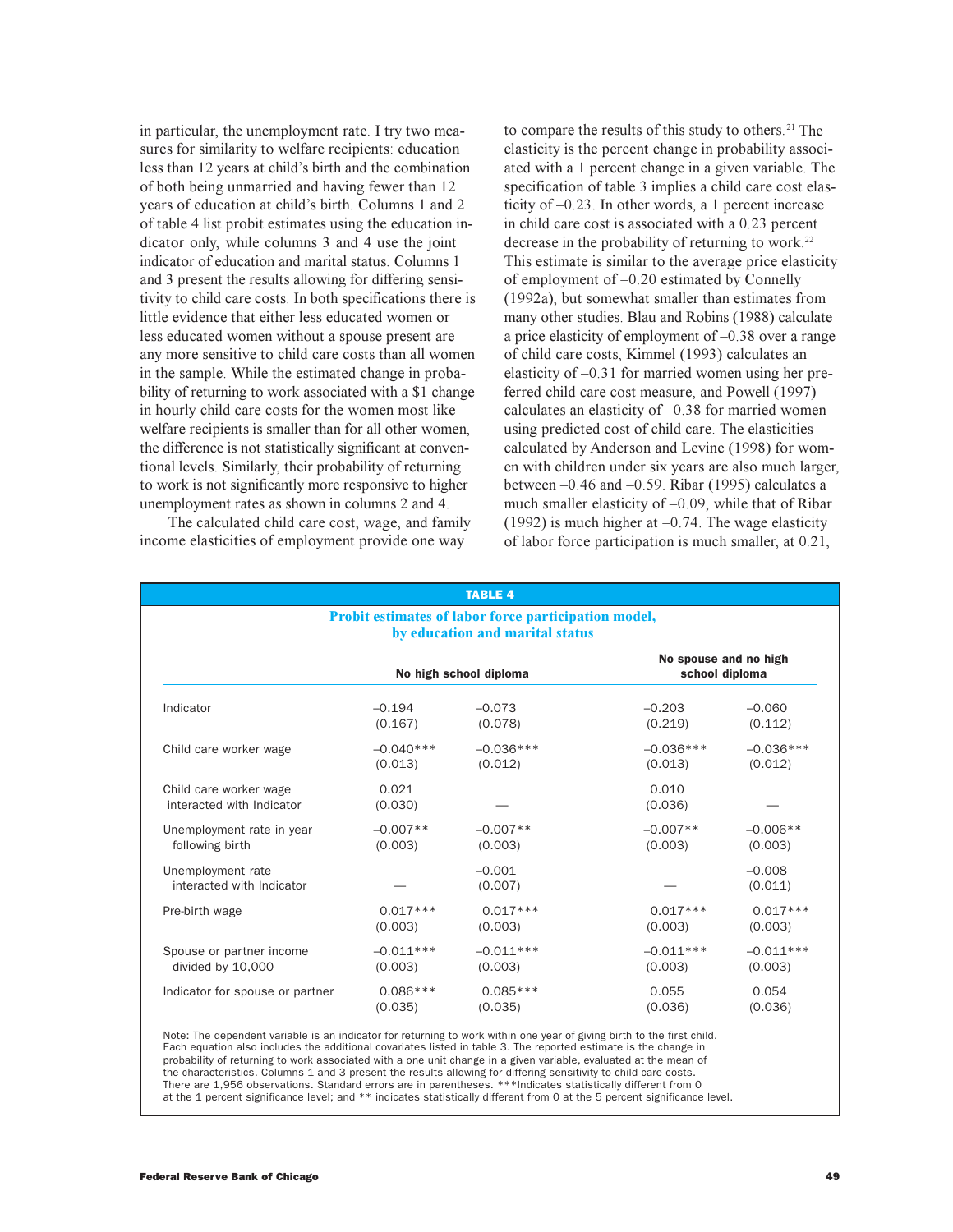than those estimated by Ribar (1992 and 1995) of 0.68 and 0.53, Kimmel (1993) of 0.58, Powell (1997) of 0.85, and Anderson and Levine (1998) of 0.58, but larger than the 0.04 calculated by Michalopoulos, Robins, and Garfinkel (1992).<sup>23</sup> Finally, the other income elasticity of  $-0.04$  is very similar to the estimates of Michalopoulos, Robins, and Garfinkel (1992) and Ribar (1995), of  $-0.01$  and  $-0.05$ , respectively.

Although more education seems to increase the probability that a woman will return to work after first birth, this result has several possible interpretations. It may be that women who get more education do so because they are more committed to the labor force and thus are more likely to go back to work. Alternatively, it may be that women with more education are more likely to hold jobs from which they can take leave as opposed to having to quit and, hence, they face lower costs of returning to work after birth.<sup>24</sup> Finally, this may be reflecting part of the wage effect due to the high correlation of education with wages and possible measurement error in the wage variable.

I include the working female role model variable to capture the idea that women may have different views about the appropriateness of working when they have children. Although a woman may view working when she has a young child differently than when she has a child aged 14, this is the only role model information available. Across all estimated equations, this variable has a consistent positive and significant coefficient. One might be concerned that this variable is reflecting an inter-generational correlation in income status rather than a role model effect per se. For example, poor women may be more likely to work, and their children may be more likely to be poor and, hence, also more likely to work. However, including other family income should help control for wealth, and the role model coefficient remains virtually unchanged when unearned income is excluded.

As for other variables in the model, older women are more likely to return to work after birth, although again this may partially be picking up the wage effect. Contrary to expectations, having a parent or grandparent in the household does not seem to affect the reemployment rate, suggesting that parents and grandparents may not serve as a major source of child care. While having a parent or grandparent in the home and the decision to return to work may be simultaneously determined, omitting the grandparent indicator does not change the coefficient estimates significantly. A better indicator of access to lower cost child care would be a measure of having relatives in close proximity, but this information is only available for one year of the NLSY. Finally, at the 10 percent level of

significance, African-American women in this sample are more likely than other women to go back to work, and higher county unemployment rates reduce the probability that a woman returns to work after first birth.

### *Implications of the estimates*

Using the table 3 results to explore some of the implications of the estimates, I simulate the effects of various factors on the probability of returning to work. Based on SIPP data, weekly expenditures on child care for families with a preschool-aged child increased 23 percent from 1986 to 1993. Considering a potential increase in child care subsidization that would reduce hourly costs by 20 percent, the probability of returning to work increases by 3 percentage points. If I assume these results hold for all women of childbearing age, this would lead to an expected increase in the labor force of 1.8 million workers.<sup>25</sup>

Next, as women delay child bearing they are more likely to return to work quickly, holding wages constant. Since wages generally increase over those years of delayed child bearing, older mothers will have an additional tendency to return to work quickly due to the higher opportunity cost of not working. On average the probability of returning to work is 0.78. The probability of returning for a 24-year-old (the median age at first birth) earning the average wage of 24-yearold mothers in this sample is 0.77. For a 27-year-old mother (the seventy-fifth percentile age at first birth in the sample) earning average wages for a 27-yearold in this sample, the probability increases to 0.83.<sup>26</sup>

From 1988 to 1991 the proportion of preschoolers being cared for by their fathers rose from 15 percent to 20 percent.<sup>27</sup> This number fell back to 16 percent in 1993, according to the most recent census report.<sup>28</sup> As suggested by the Census Bureau, this temporary rise in the percentage of children being cared for by their fathers in 1991 may be attributed to higher unemployment and underemployment of fathers. This is consistent with the possibility that worsening employment opportunities for women's spouses and partners during part of the sample period encouraged more women to return to work sooner after childbirth. For a high-wage woman (wage at the seventy-fifth percentile) with a high level of other family income (at the seventy-fifth percentile), the probability of returning to work in the first year is 0.80. If instead she faces low other family income (in the twenty-fifth percentile), the probability she returns within a year rises to 0.83.

Finally, from January 1992 to January 1999, t he unemployment rate in the U.S. dropped from 7.3 percent to 4.3 percent. The probability the average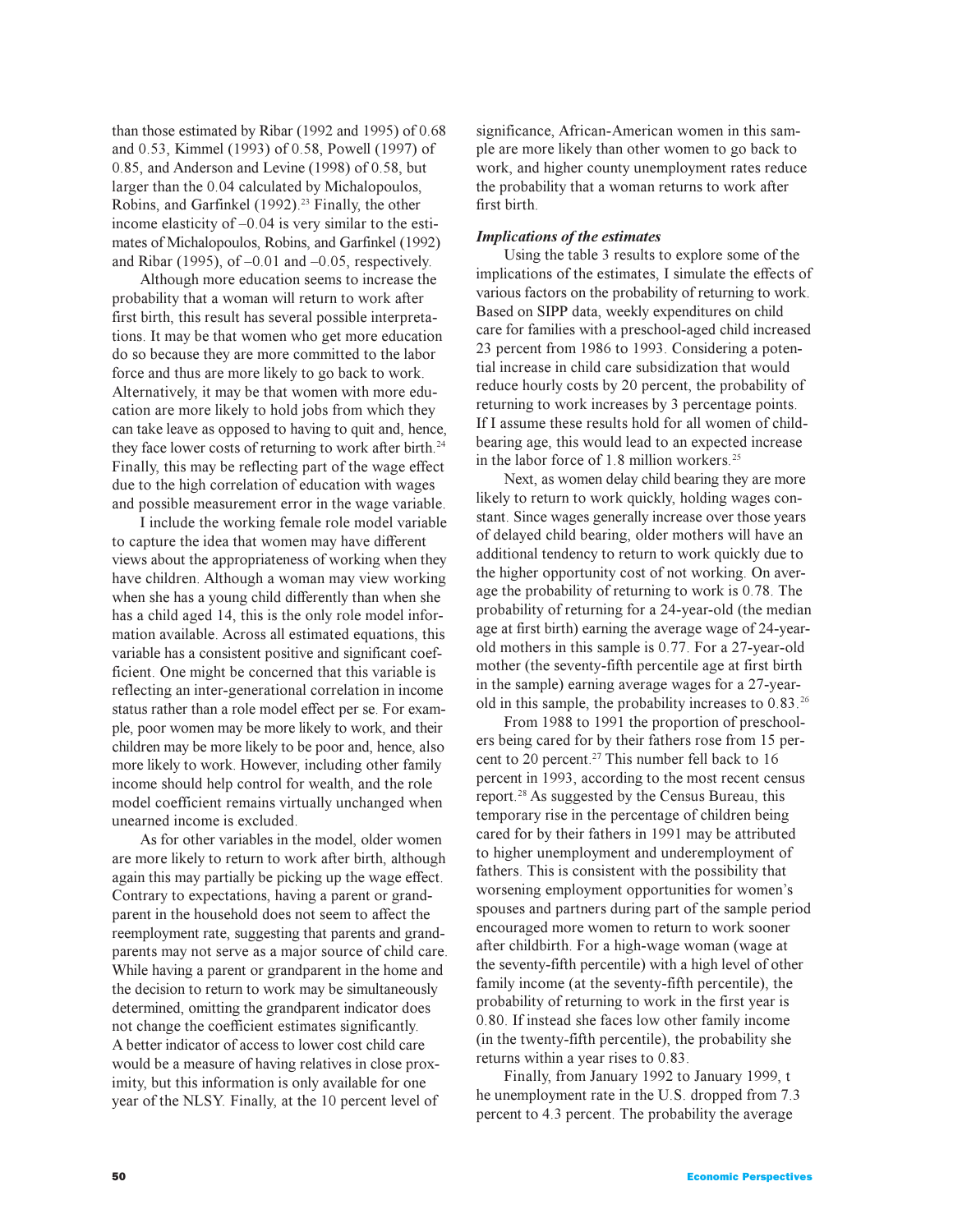woman returns to work when the unemployment rate is 7.3 percent is 0.78. When the unemployment rate drops to 4.3 percent, the probability of returning to work rises to 0.80.

These estimates suggest that delayed child bearing will play a much more important role in increasing women's labor force participation shortly after childbirth, and, hence, their overall actual work experience accumulation, than small increases in child care cost subsidization, the effects of changing employment opportunities for their spouses and partners, or decreases in the overall unemployment rate. Another interesting long-term implication of the increased labor force participation of mothers today is that their daughters may also be more likely to participate in the labor force. Thus, we should expect to see continued participation rate increases with new generations of women entering the labor force.

# Conclusion

This article examines the effects of child care costs, potential wages, and other family income on a woman's decision to return to work shortly following the birth of her first child. Utility maximization predicts that child care costs and other family income will have a negative effect on the probability of returning to work, while potential wages will have a positive effect. A simple comparison of means of cost, wages, and other income for returners and non-returners shows differences as predicted by the model that are significant for the wage measure. Further multivariate analysis confirms these results for wages and indicates that child care costs and other family income also have statistically significant effects on the probability of

returning to work. The estimates suggest that the elasticity of the reemployment rate for new mothers with respect to child care costs is about  $-0.23$ , while the elasticity with respect to other family income is about  $-0.04$ . Finally, the elasticity with respect to the mother's wage is about 0.21. Additionally, age and education, having a spouse or partner, having had a working female role model, and living in areas with lower unemployment rates have statistically significant, positive effects on the probability that a woman returns to work.

As mentioned in the introduction, the results of this study have implications for evaluating policy. The results suggest that delayed child bearing may have a greater impact on increasing labor force participation of women with young children than increases in wages or decreases in child care costs. Additionally, while access to reliable child care is likely to be a necessity for successfully moving mothers from welfare to the labor force, this research shows no evidence that welfare recipients will be more responsive to changes in child care costs than other women. Moreover, the overall estimate of responsiveness to changes in child care costs does not indicate that such changes will lead to large changes in labor force participation. Thus, increasing subsidization of child care without additional programs and incentives is not likely to have large effects on labor force participation among the welfare population. Finally, the increased probability of a woman working after childbirth associated with her female role model having worked suggests that we should expect to see continuing increases in the labor force participation rate of women, thus increasing the size of the labor force.

### APPENDIX

# Theoretical model

I model a woman's return-to-work decision as a utility maximization problem with child care expenditures entering the budget constraint and, hence, affecting the employment decision. First, I assume a woman makes her labor force participation decision by maximizing her utility, taking her husband's labor force participation and income as given.<sup>1</sup> Her problem is to maximize:

$$
U(X, D, L) \text{ s.t. } (a) p_x X + p_d D \le wH + Y
$$
  
\n
$$
(b) H + L = T
$$
  
\n
$$
(c) 0 \le H \le T, 0 \le L \le T,
$$

where *X* is a composite good excluding day care and leisure,  $p_x$  is the price of *X*, *D* is the hours of day care demanded,  $p_d$  is the hourly price of day care, *H* is the number of hours the woman works, *w* is the wage rate,  $Y$  is her husband's income plus other unearned income, *T* is the total time constraint, and *L* is the number of leisure hours.<sup>2</sup> In modeling the decision this way, I am implicitly assuming that maternal and market child care are good substitutes.

Assuming additionally that  $H \leq T$  and  $D=H$ , the optimization problem can be written,<sup>3</sup>

2) 
$$
\mathcal{L} = U(X, L) - \lambda [p_x X + (w - p_d) L - (w - p_d) T + Y)] + \delta (T - L),
$$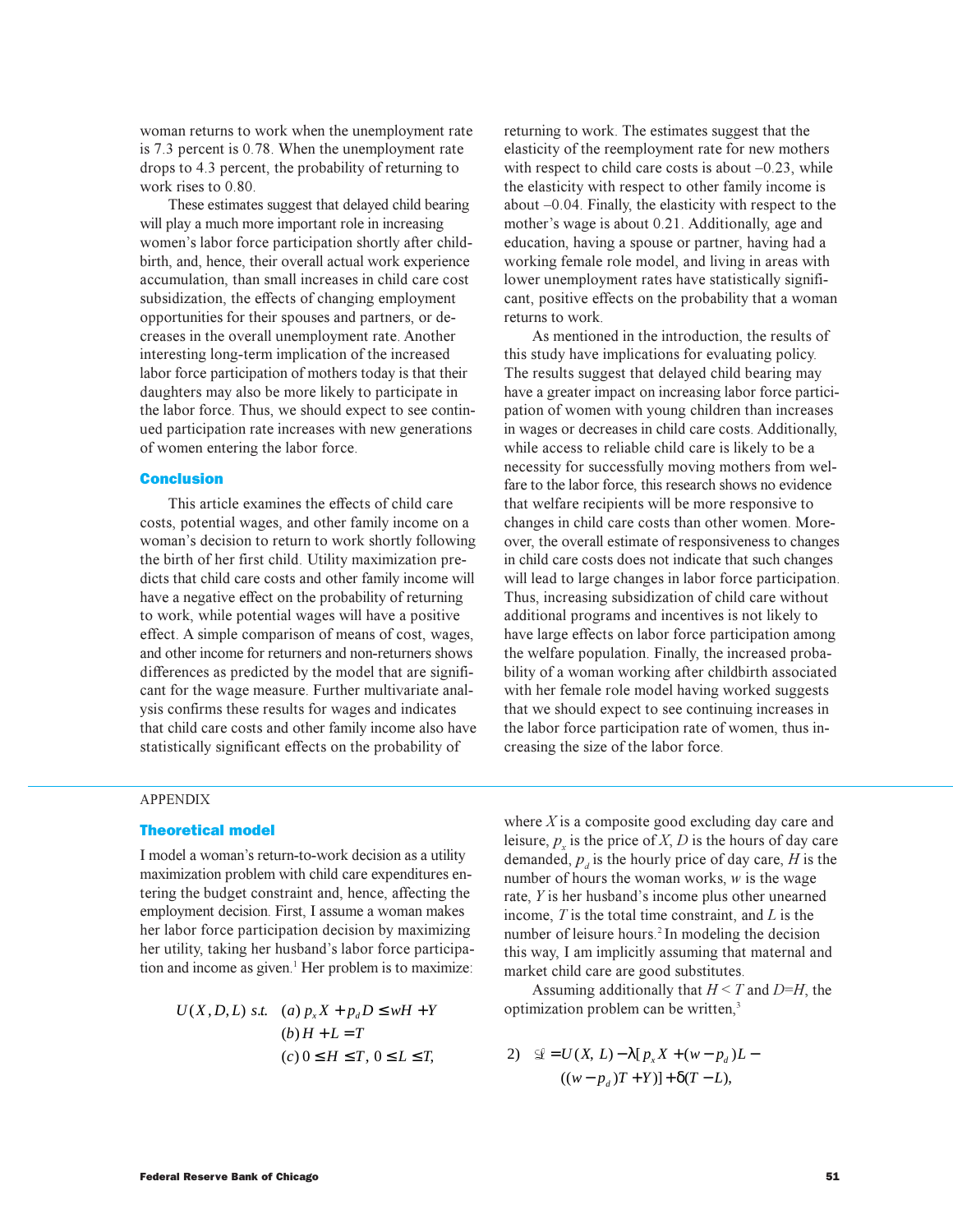with the associated conditions:

- (*a*)  $U_1 \lambda p_x = 0$ ,
- (*b*)  $U_2 \lambda (w p_d) \delta = 0,$
- $(c)$   $\lambda [p_x X + (w p_d)L ((w p_d)T + Y)] = 0$ , and
- $(d) \quad \delta(T L) = 0,$

where  $\lambda > 0$  is the marginal utility of wealth and  $\delta$  is a non-negative slack variable associated with the woman's hours of work decision. From condition (b),  $w - p_d = U_2 / \lambda - \delta / \lambda$ . Calling  $U_2 / \lambda$  the reservation wage,  $w^*(H)$ , the first-order condition can be rewritten as  $w - p_d = w^*(H) - \delta/\lambda$ . If the woman works,  $\delta = 0$ , the net wage exceeds the reservation wage evaluated at  $H = 0$ , and hours of work are chosen such that  $w - p_d = w^*(H)$  when  $H > 0$ .

For simplicity, I assume a utility function consistent with linear labor supply,

3) 
$$
H_i = \beta_1 (w_i - p_{di}) + \beta_2 Y_i + Z_i \beta_3 + \gamma_i
$$
,

for individual *i,* where *Z* is a vector of demographic characteristics and  $\gamma$  is an error term. The linear labor supply function restricts the coefficient on the wage net of child care costs to be the same regardless of the level of the wage. This is the easiest form to model empirically; however, given that my measure of cost is an index of the true cost of child care, I do not impose the additional restriction during estimation that the coefficients on wages and costs are equal. Substituting the budget constraint into equation 3 and solving for the reservation wage,

$$
w_i^*(0) = \alpha_1 Y_i + Z_i \alpha_2 + \mu_i,
$$

where  $\alpha_1 = -\beta_2/\beta_1$ ,  $\alpha_2 = -\beta_3/\beta_1$ , and  $\mu_i = -\gamma/\beta_1$ . The probability that a woman works can be represented by

$$
Pr(H_i > 0) = Pr[(w_i - p_{di}) > w_i^*(0)] =
$$
  
 
$$
Pr[u_i < (w_i - p_{di}) - \alpha_1 Y_i - Z_i \alpha_2].
$$

Thus, higher child care costs and lower wages decrease the probability that a woman will go back to work. Assuming that leisure is a normal good, higher other family income also decreases the probability of returning to work.

An important consideration is that there may be unobserved taste shifters that have not been specified in the model. For example, let τ reflect taste for work and enter the model by affecting the marginal rate of substitution between leisure and money, that is, let  $U = U(X, \tau^{-1}L)$ . Condition (b) of equation 2 then becomes  $w - p_d = (\tau^{-1})U_2/\lambda - \delta/\lambda$ , where  $\delta = 0$  if a woman works. The greater the taste for work (the greater  $\tau$ ), the lower the net wage needed to exceed  $(\tau^{-1})U_2/\lambda$ . Thus, correlations between  $\tau$  and wages or child care costs can lead to biased estimates of their effects on the probability of returning to work.

# Data

# *Child care cost measure*

The state average child care worker wage is the weighted average by state and year of hourly earnings of all surveyed workers in the 1979-93 NBER CPS Annual Earnings File Extracts who report a threedigit occupation code for child care workers, private households, or for child care workers, except private households. Hourly earnings are calculated as hourly earnings where reported and as edited usual weekly earnings divided by edited usual weekly hours, otherwise. Hourly earnings less than \$0.50 and above the 99th percentile for the year are dropped. Weights used are the earnings weights provided in the CPS data.

### *NLSY data*

The wage and employment data before and after birth and mother's age at birth come from the NLSY 1994 child file and were constructed or measured in relation to the birth of the child. The pre-birth wage is the wage recorded for the fourth quarter before birth, and the post-birth wage is the wage recorded for the fourth quarter after birth. All wages are in real 1997 dollars. Wages less than \$1 and greater than \$160 are recoded to missing. Other variables are from the youth file and relate to the survey year which may or may not match up well with the birth year, depending on the month of birth. For determining the usual residence of the child, I count the child as living with the mother if his or her usual residence is coded as in the mother's household either in the survey year of the birth year or in the survey year after the birth year. Similarly, a spouse or partner or mother's mother, grandmother, stepmother, father, grandfather, or stepfather is present if the mother reports so either in the birth year or in the survey year following the birth year. Mother's education is the highest grade completed in the survey year of the birth year or the most recent available record from previous years, since the variable is missing unless the status has changed from the previous year. If highest grade completed is ungraded, it is considered missing.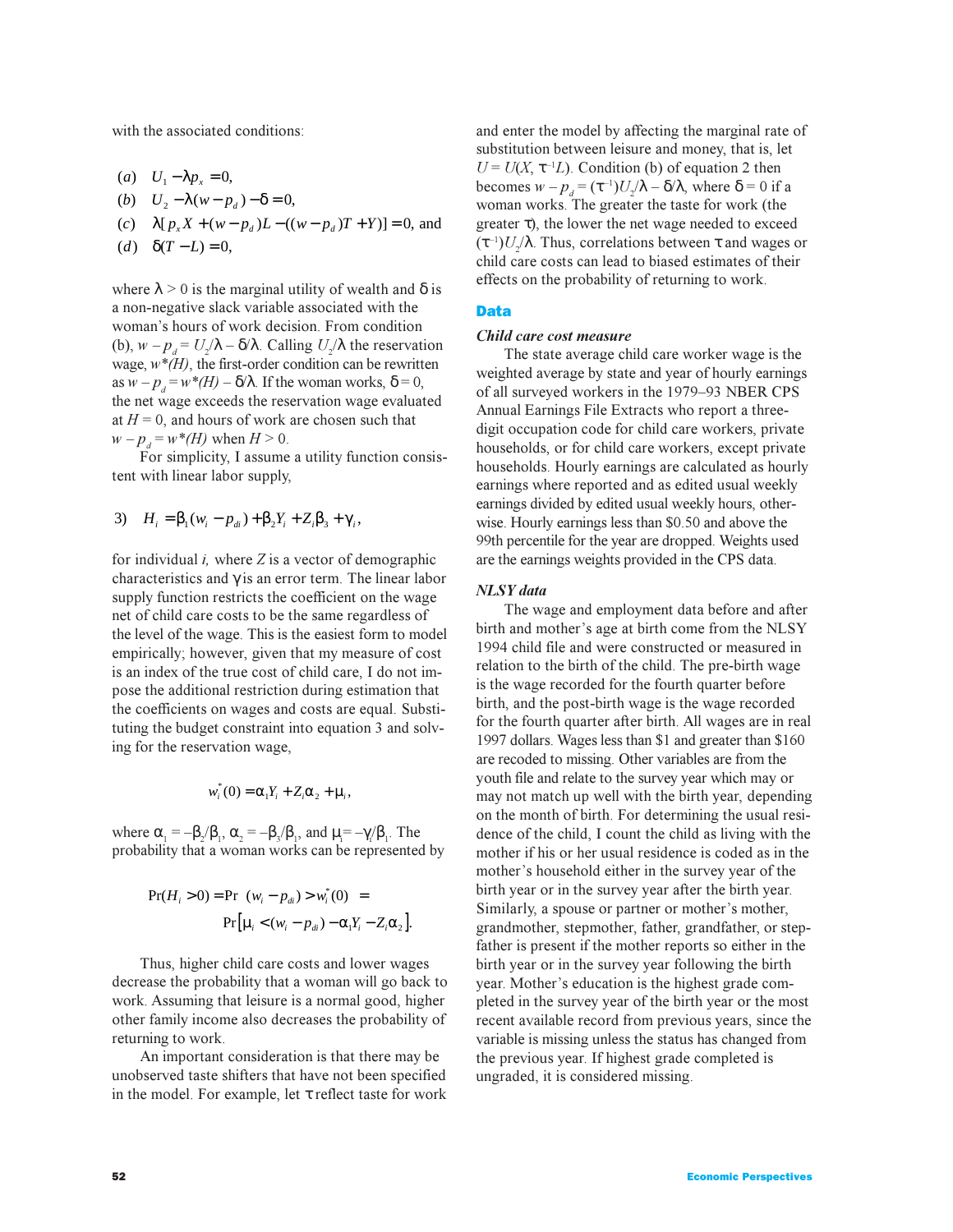The unemployment rate data in the youth geographic data are county unemployment data from the *County and City Data Book*. The unemployment rate at birth is measured as the unemployment rate in the birth year, and the unemployment rate after birth is measured as the unemployment rate in the survey year after the birth year. The state of residence is the residence reported in the survey year of the birth year unless the code is missing, in which case it is the state reported in the survey year following the birth year. The child care cost variable is then matched by these state codes.

From 1979 to 1989, respondents were asked for total income for their partner in the previous year. After 1989 respondents were asked for partner income broken down into several categories. Spouse income for all years is reported broken down into several categories. Other income for women with partners from 1979 to 1989 is partner income as reported in the following survey year. Other income for women with spouses for all years is calculated as annual spouse income from wages and salary, plus any farm or own business income, plus spouse unemployment compensation, plus respondent or spouse income from food stamps and other sources. Other income for women with partners from 1990 to 1993 is calculated as total partner income from wages and salary, plus any farm or own business income, plus partner's total welfare income. To minimize the loss of observations from missing information, other income is used as calculated for the year of the birth or the year after birth. All income is top-coded at  $$75,001$  for  $1979-84$ and at \$100,001 for 1985–93. Income is in real 1997 dollars.

1 The validity of this assumption is certainly debatable, and future analysis could model the labor supply decisions of a woman and her spouse/partner as a joint decision.

2 Below, I assume a linear labor supply function. See Stern (1986) for a discussion of the form of the utility function and the implications of the assumption.

<sup>3</sup>I assume that day care is specifically purchased to cover hours worked and that a woman's leisure time includes time she spends caring for her children. Certainly, women may hire child care during their leisure hours, but I consider these nonwork child care hours to be a separate good included in the composite good.

#### **NOTES**

<sup>1</sup>Shapiro and Mott (1994) provide some evidence that labor force participation surrounding first birth is an important predictor of a woman's later labor force participation behavior, and hence greater actual work experience at all points in life.

2 Blau and Kahn (1992).

3 See Nakamura and Nakamura (1992) for a review of some of the literature analyzing the effect of children on female labor supply more generally. See Leibowitz and Klerman (1995) for a more recent paper looking at the effects of children on married mothers labor supply over time.

4 U.S. Department of Commerce, Bureau of the Census (1992). Mean expenditures are conditional on making positive child care payments and have been converted to real 1997 dollars.

5 Much of this article is based on Barrow (1999).

6 While it appears that women with school-aged children have higher labor force participation rates than men, this is a function of the difference in the age distribution of all men versus women with school-aged children. The participation rate for men with school-aged children is 93 percent (U.S. Department of Labor, Bureau of Labor Statistics, unpublished data).

7 Weights used are the earnings weights provided in the CPS data.

8 205 observations were dropped, leaving 20,080 wage observations for child care workers in 50 states and one district over 15 years.

9 Approximately 95 percent of child care workers in the CPS data are women.

<sup>10</sup>See the appendix for a more formal description of the model.

<sup>11</sup>The NLSY is a nationally representative sample of 12,686 men and women who were between the ages of 14 and 21 in 1979, including a military sample and an oversample of African-Americans, Hispanics, and poor non-African-Americans and non-Hispanics. See Center for Human Resource Research (1989 and 1993) for more information on the survey.

<sup>12</sup>For the 918 women with first births before 1979, there are no birth year data available.

<sup>13</sup>The appendix contains more details of how the dataset is constructed.

<sup>14</sup>U.S. Department of Commerce, Bureau of the Census (1998), table No. 645. In 1997 the participation rate for women ages 16 to 19 was 51.0 percent, the rate for women 20 to 24 was 72.7 percent, and the rate for women 25 to 34 was 76.0 percent.

<sup>15</sup>Although a larger percentage of NLSY women return to work after first birth, the employment patterns are very similar to those of the *National Longitudinal Survey of Young Women* presented in McLaughlin (1982)

<sup>16</sup>Pre-birth wage is the best approximation I have of the wage women actually face when making their return-to-work decision. Because I am looking at these women over such a short time frame, I assume that there is minimal wage erosion.

<sup>17</sup>For continuous variables, this is the change in probability associated with an infinitesimal change in the independent variable, while for discrete variables it is the change associated with a one unit change in the independent variable.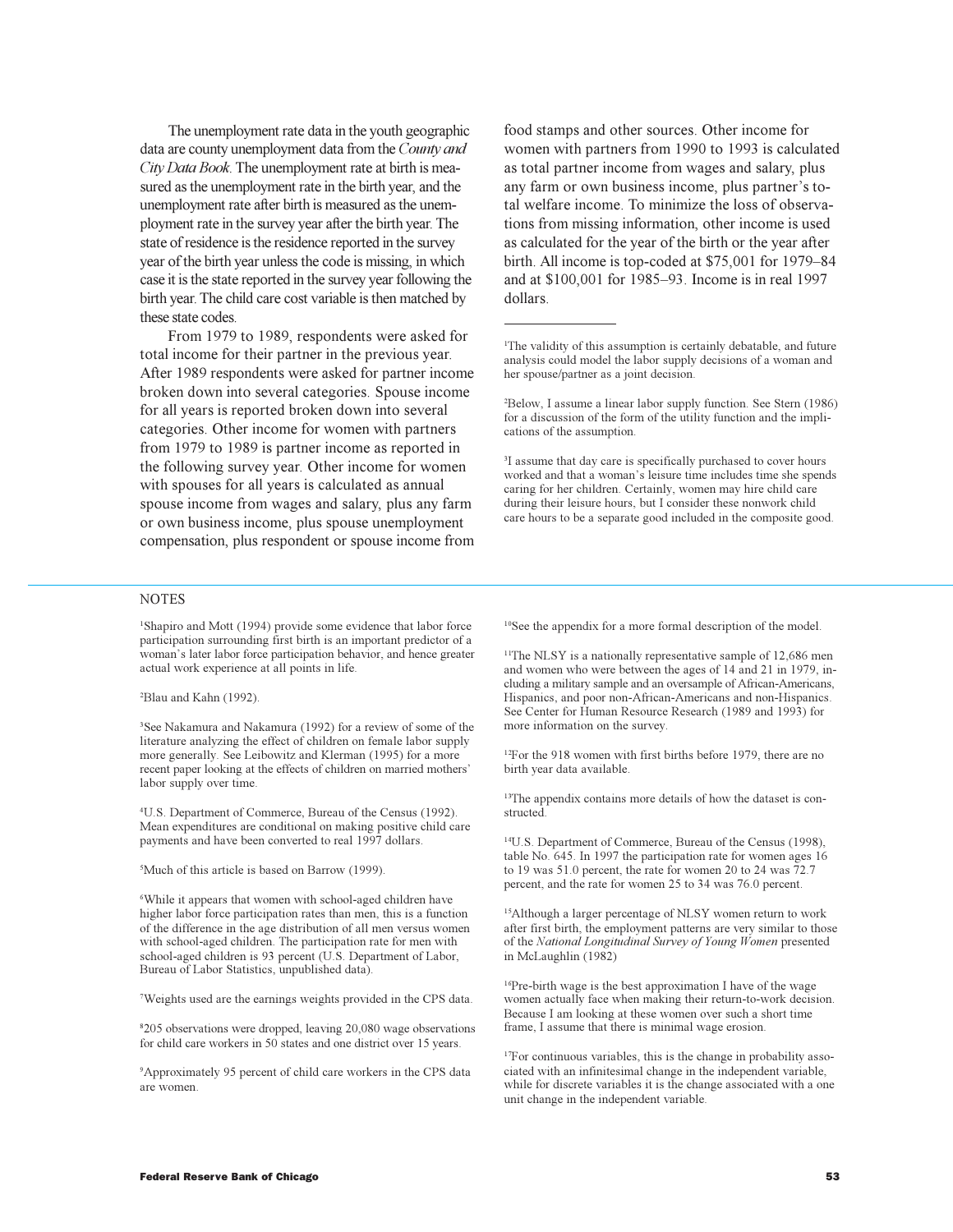<sup>18</sup>0.778 is the predicted probability of returning to work for a woman with the characteristics of the average woman in the sample. The predicted change in probability is calculated at this mean.

<sup>19</sup>Very few observations are affected by the income top-coding, and including an indicator for the presence of a top-coded income measure has no important effects on the results; however, women whose spouse or partner income is top-coded are significantly less likely to return to work.

<sup>20</sup>As noted above, U.S. Department of Commerce, Bureau of the Census (1992) estimates women with at least one child under age one spend an average of \$88.60 on child care per week and work an average of 36 hours per week. This \$2.46 per hour cost in 1997 dollars is 54 percent of the mean state average child care worker wage of \$4.58 per hour.

<sup>21</sup>Elasticities are only available from a subset of the studies for a subset of the elasticities of interest. In the text I cite all studies for which an elasticity calculation is available.

<sup>22</sup>Elasticities are calculated at the mean employment rate and the mean average child care worker wage across observations.

#### REFERENCES

**Anderson, Patricia M., and Phillip B. Levine,**

1998, "Child care and mothers' employment decisions," paper presented at the "Labor Markets and Less-Skilled Workers Conference," sponsored by the Joint Center for Poverty Research, Washington, DC, November 5-6.

Barrow, Lisa, 1999, "An analysis of women's returnto-work decisions following first birth, *Economic Inquiry*, Vol. 37, No. 3, July, pp. 432-451.

**Blau, David M., and Philip K. Robins,** 1991, Child care demand and labor supply of young mothers over time," Demography, Vol. 28, No. 3, August, pp. 333-351.

1988, "Child care costs and family labor supply," Review of Economics and Statistics, Vol. 70, No. 3, August, pp. 374–381.

**Blau, Francine D., and Lawrence M. Kahn,** 1992, "Race and gender pay differentials," in *Research Frontiers in Industrial Relations and Human Resources,* David Lewin, Olivia S. Mitchell, and Peter D. Sherer (eds.), Madison, WI: Industrial Relations Research Association, pp. 381-416.

**Center for Human Resource Research,** 1993, *NLS Users Guide 1993*, Columbus, OH: Ohio State University.

<sup>23</sup>Even if mother's age and education at child's birth are omitted from the estimation, the wage coefficient is never large enough to generate an elasticity as large as the cited studies.

<sup>24</sup>The Family and Medical Leave Act of 1993 became effective after most of the women in the NLSY sample gave birth to their first child. This act allows workers at companies with more than 50 employees to take up to 12 weeks of "job-protected" leave to care for a child or other immediate family member, lowering the cost for many women of returning to the labor force after childbirth.

<sup>25</sup>I use census population estimates of approximately 60.1 million women aged 15 to 44 as of April 1, 1999.

<sup>26</sup>The probabilities are evaluated at the mean values for all covariates other than the ones being changed for the simulations.

<sup>27</sup>U.S. Department of Commerce, Bureau of the Census (1994).

<sup>28</sup>U.S. Department of Commerce, Bureau of the Census (1996).

 **,** 1989, *NLSY Child Handbook 1989*, Columbus, OH: Ohio State University.

**Connelly, Rachel,** 1992, "The effect of child care costs on married women's labor force participation," *The Review of Economics and Statistics*, Vol. 74, No. 1, February, pp. 83-90.

Kimmel, Jean, 1993, "Child care and the employment behavior of single and married mothers," W. E. Upjohn Institute for Employment Research, Kalamazoo, MI, working paper, No. 93-14.

**Klerman, Jacob Alex, and Arleen Leibowitz,** 1990, "Child care and women's return to work after childbirth, *American Economics Association Papers and* Proceedings, May, pp. 284-288.

**Leibowitz, Arleen, and Jacob Alex Klerman,** 1995, "Explaining changes in married mothers' employment over time," *Demography*, Vol. 32, No. 3, August, pp. 365-378.

**Leibowitz, Arleen, Jacob Alex Klerman, and Linda J. Waite,** 1992, "Employment of new mothers and child care choice," Journal of Human Resources, Vol. 27, No. 1, Winter, pp. 112–133.

**Michalopoulos, Charles, Philip K. Robins, and Irwin Garfinkel,** 1992, "A structural model of labor supply and child care demand," *Journal of Human Resources*, Vol. 27, No. 1, Winter, pp. 166-203.